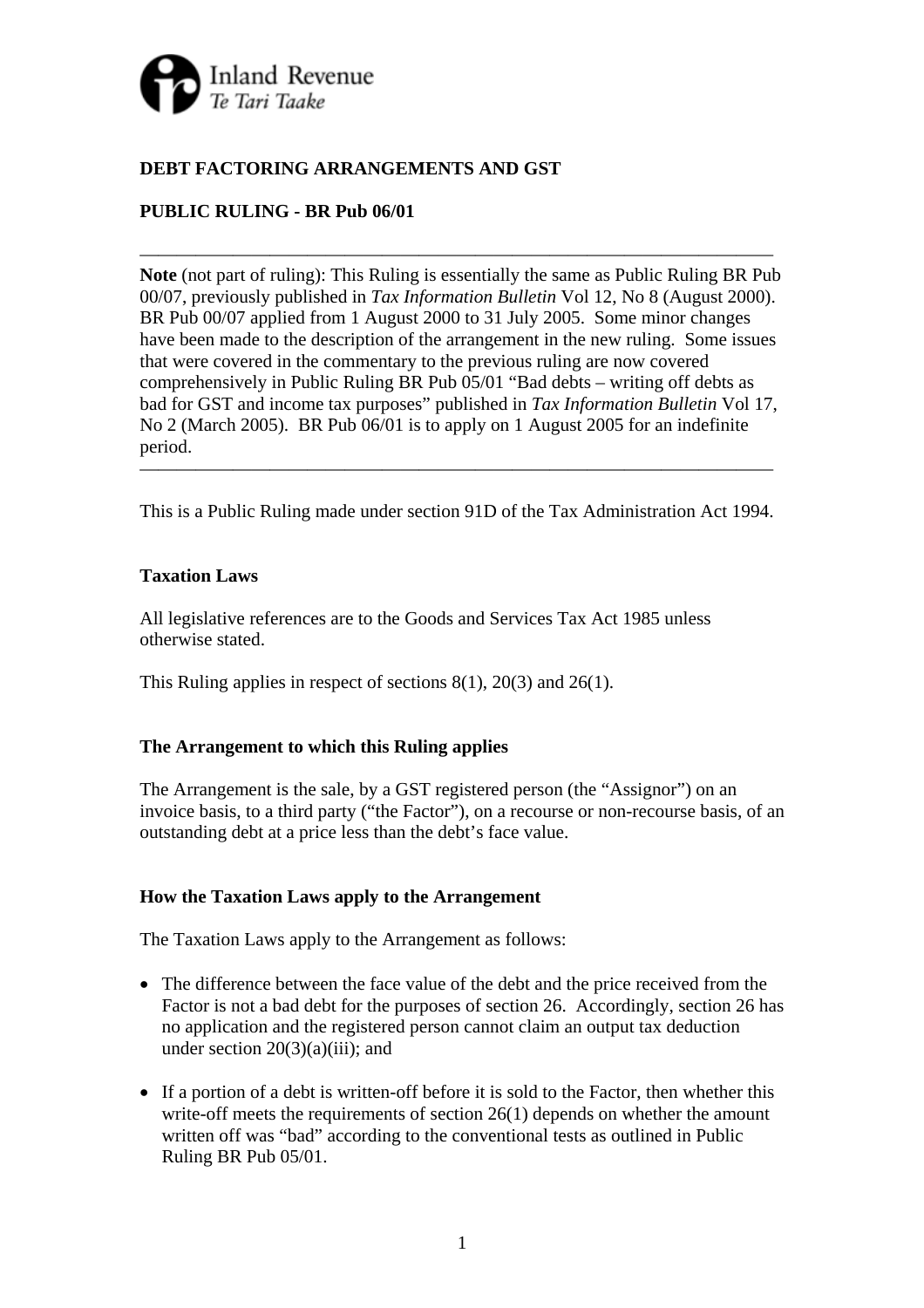

# **The period for which this Ruling applies**

This Ruling will apply on 1 August 2005 for an indefinite period.

This Ruling is signed by me on the  $19<sup>th</sup>$  day of April 2006.

**Susan Price**  Senior Tax Counsel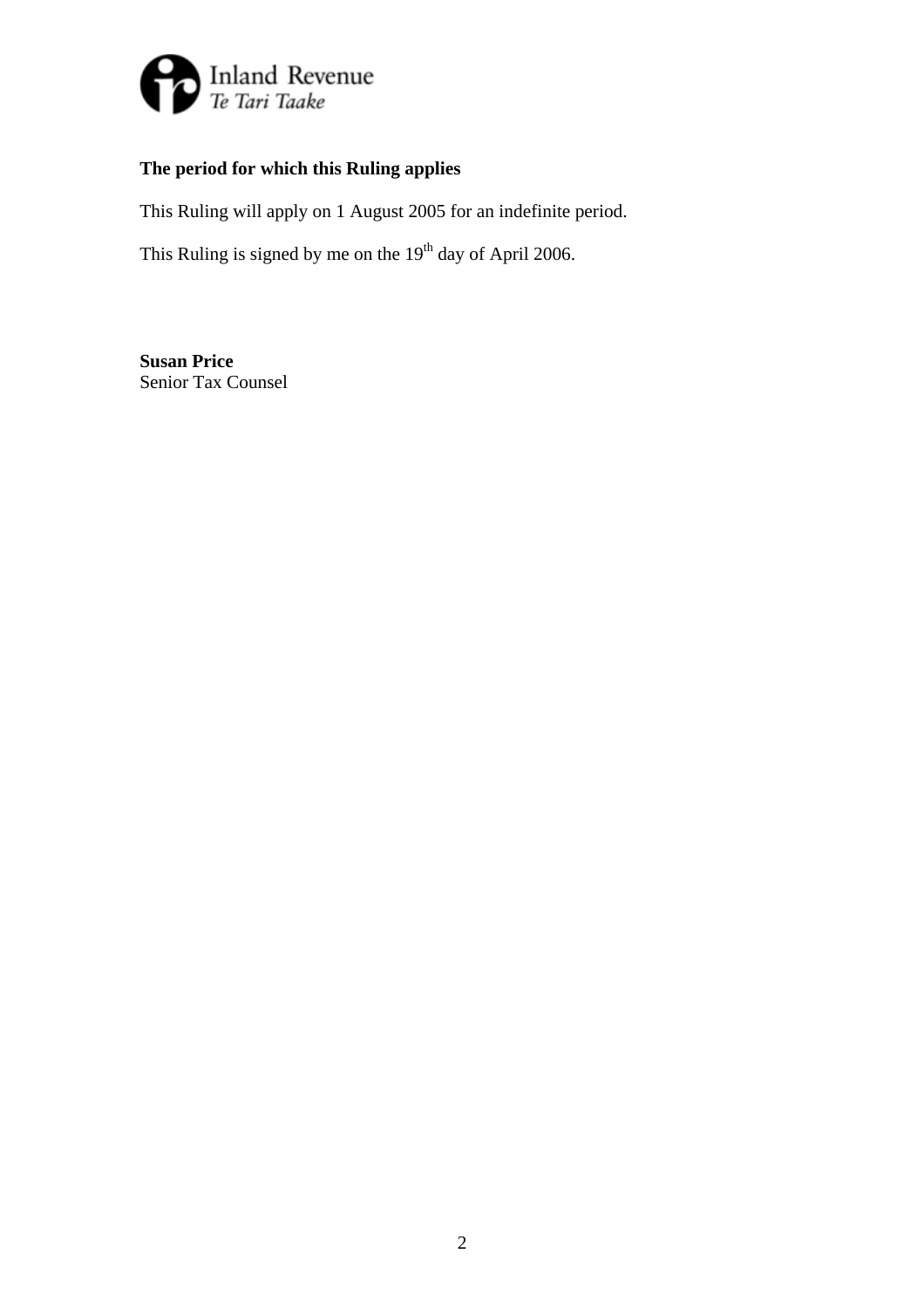

# **COMMENTARY ON PUBLIC RULING BR Pub 06/01**

This commentary is not a legally binding statement, but is intended to provide assistance in understanding and applying the conclusions reached in Public Ruling BR Pub 06/01 ("the Ruling").

### **Background**

Section 26 and section 20(3)(a)(iii) of the Goods and Services Tax Act 1985 ("the Act") allow a registered person to make a deduction from output tax if the registered person has made a taxable supply, returned output tax in respect of that taxable supply, and subsequently written off as a bad debt, all or part of the debt.

If a registered person factors (i.e. sells) a debt owing for less than its face value to a third party ("the Factor"), the issue arises whether the difference between the face value of the debt and the amount received from the Factor can be an amount written off as a bad debt.

A debt can be factored either on a recourse basis or on a non-recourse basis. Debt factoring on a non-recourse basis means that the Factor has no claim back to the Assignor if the debts sold to him or her become doubtful or uncollectable (i.e. the Factor assumes all of the risk). In contrast, debt factoring on a recourse basis means that the Factor has some form of claim back to the Assignor if the debts sold to them prove to be doubtful or uncollectible.

Debt factoring was previously dealt with in PIB No 164 (August 1987) "GST and debt collection agencies – debt factoring" and in Technical Rulings paragraph 104.9.4 under an identical heading. Those statements concluded that if a registered person accounting for GST on an invoice basis subsequently sold a debt for less than its face value, the Commissioner would allow the registered person a bad debt deduction under section 26 for the difference between the debt's face value and the sale proceeds. The inference being that the difference between the two amounts was a bad debt.

Barber DJ in *Case T27* (1997) 18 NZTC 8,188 reached a different conclusion from that set out in PIB No 164 and Technical Rulings paragraph 104.9.4. In particular, the Taxation Review Authority ("TRA") concluded that if a registered person factors a debt owing for less than its face value, the difference between the face value of the debt and the amount received from the Factor is not a bad debt.

Public Ruling BR Pub 00/07 changed and superseded the earlier policy set out in PIB No 164 and Technical Rulings paragraph 104.9.4. BR Pub 00/07 confirmed that the Commissioner accepted the view of Barber DJ in *Case T27.* In particular, it is now the Commissioner's view that if a registered person factors a debt owing for less than its face value, the difference between the face value of the debt and the amount received from the Factor is not a bad debt. Accordingly, section 26 has no application, and a registered person cannot claim a deduction from output tax under section 20(3)(a)(iii). This Ruling replaces BR Pub 00/07.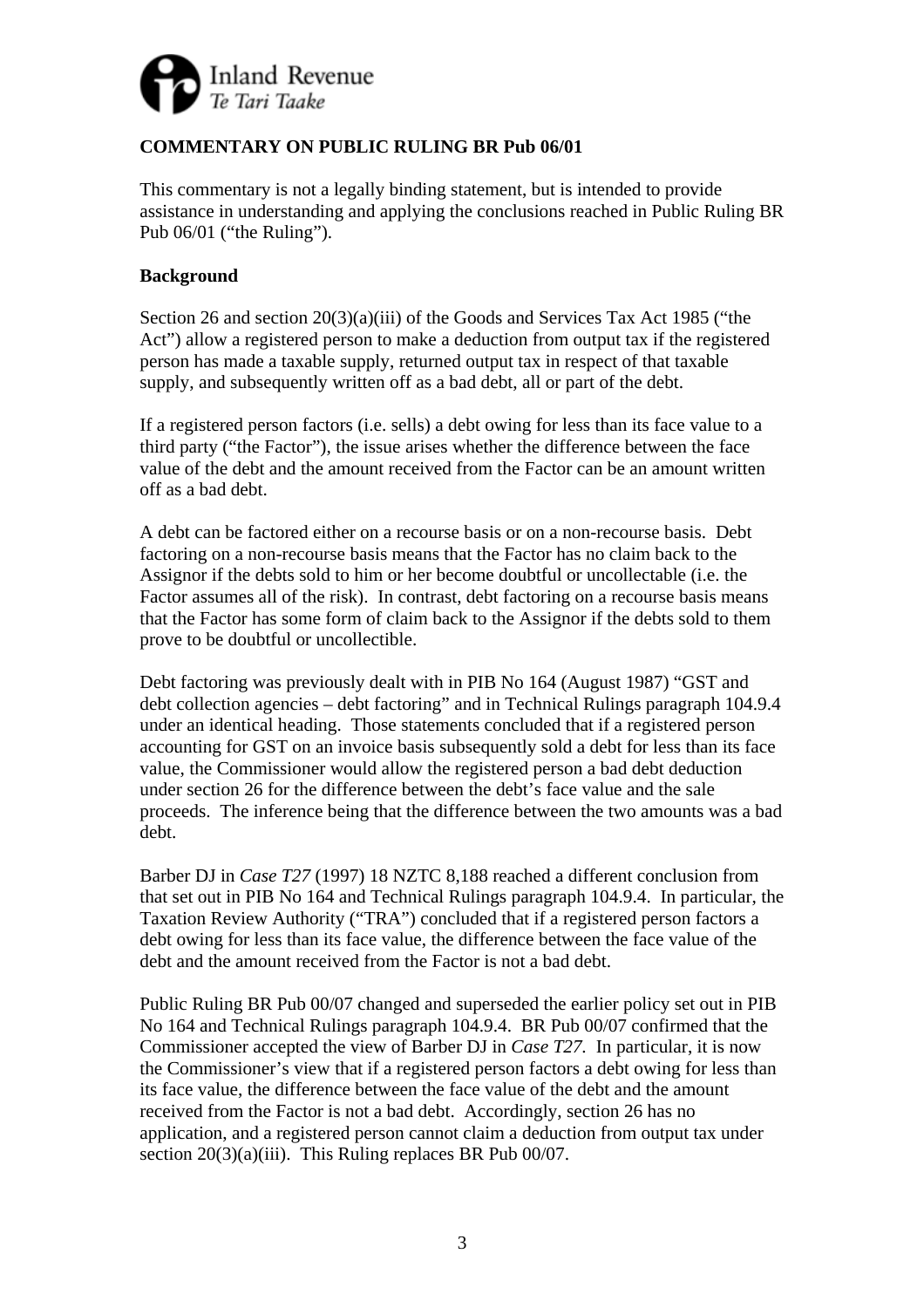

The Ruling only applies in respect of taxpayers registered for GST on an invoice basis. Under section 26A taxpayers registered for GST on a payments basis are required to pay GST on the remaining book value of a debt when it is factored. Section 26A, therefore, establishes parity between the two GST accounting bases.

### **Legislation**

#### Section 8(1) states:

Subject to this Act, a tax, to be known as goods and services tax, shall be charged in accordance with the provisions of this Act at the rate of 12.5 percent on the supply (but not including an exempt supply) in New Zealand of goods and services, on or after the 1st day of October 1986, by a registered person in the course or furtherance of a taxable activity carried on by that person, by reference to the value of that supply.

Section 9(1) states:

Subject to this Act, for the purposes of this Act a supply of goods and services shall be deemed to take place at the earlier of the time an invoice is issued by the supplier or the recipient or the time any payment is received by the supplier, in respect of that supply.

#### Section 20 states:

(1) In respect of each taxable period every registered person shall calculate the amount of tax payable by that registered person in accordance with the provisions of this section.

…

- (3) Subject to this section**,** in calculating the amount of tax payable in respect of each taxable period, there shall be deducted from the amount of output tax of a registered person attributable to the taxable period—
	- (a) In the case of a registered person who is required to account for tax payable on an invoice basis pursuant to section 19 of this Act, the amount of the following:
		- (i) Input tax in relation to the supply of goods and services (not being a supply of secondhand goods to which section 3A(1)(c) of the **input tax** definition applies), made to that registered person during that taxable period:
		- (ia) Input tax in relation to the supply of secondhand goods to which section  $3A(1)(c)$  of the **input tax** definition applies, to the extent that a payment in respect of that supply has been made during that taxable period:
		- (ii) Input tax invoiced or paid, whichever is the earlier, pursuant to section 12 of this Act during that taxable period:
		- (iii) Any amount calculated in accordance with any one of sections  $25(2)(b)$ ,  $25(5)$ ,  $25AA(2)(b)$  or  $25AA(3)(b)$ ; and
	- (b) In the case of a registered person who is required to account for tax payable on a payments basis or a hybrid basis pursuant to section 19 of this Act, the amount of the following:
		- (i) Input tax in relation to the supply of goods and services made to that registered person, being a supply of goods and services which is deemed to take place pursuant to section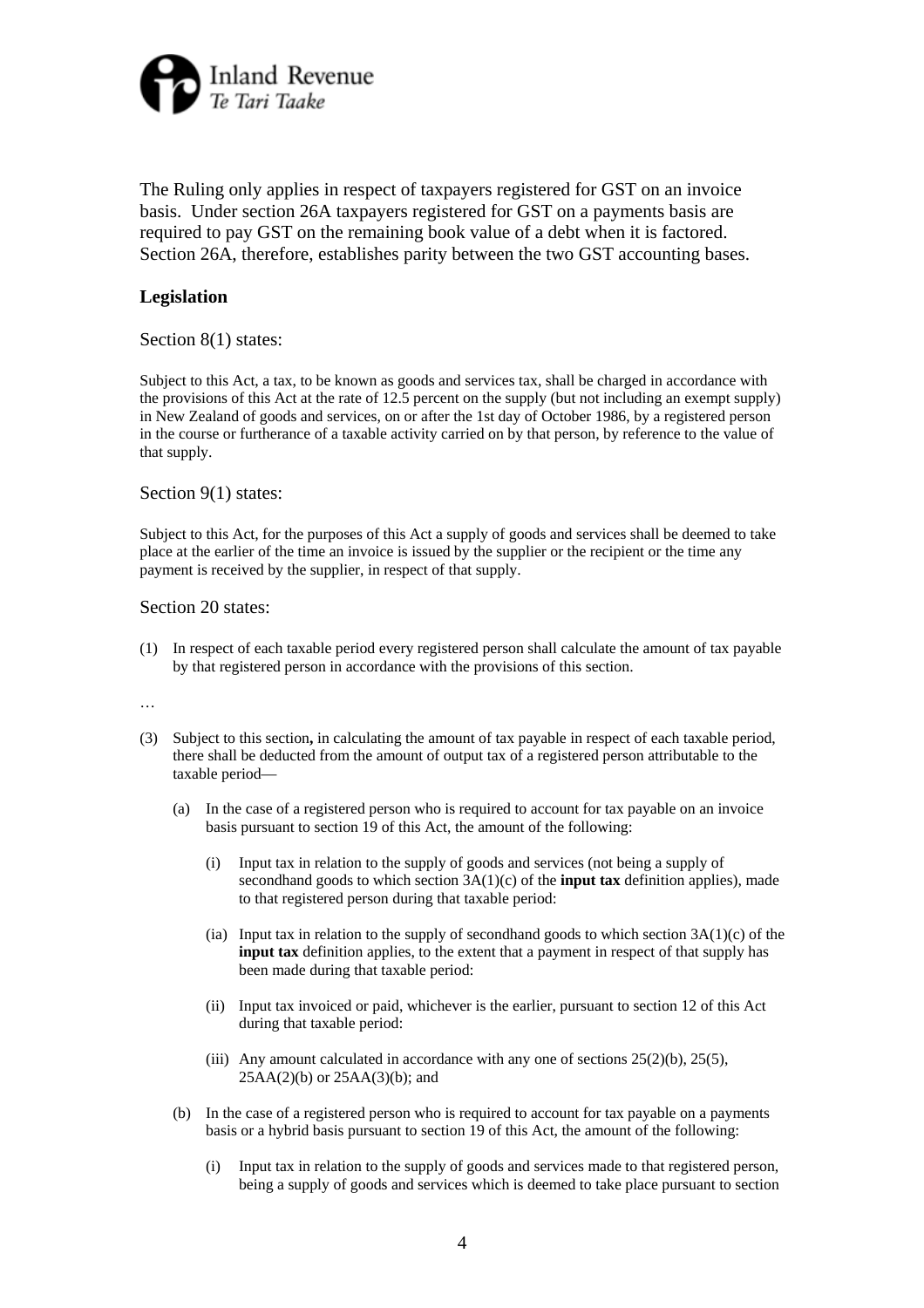

9(1) or section 9(3)(a) or section 9(3)(aa) or section 9(6) of this Act, to the extent that a payment in respect of that supply has been made during the taxable period:

- (ii) Input tax paid pursuant to section 12 of this Act during that taxable period:
- (iii) Input tax in relation to the supply of goods and services made during that taxable period to that registered person, not being a supply of goods and services to which subparagraph (i) of this paragraph applies:
- (iv) Any amount calculated in accordance with any one of sections  $25(2)(b)$ ,  $25(5)$ , 25AA(2)(b) or 25AA(3)(b), to the extent that a payment has been made in respect of that amount, …

The provision relating to bad debts is in section 26, which states:

- (1) Where a registered person—
	- (a) Has made a taxable supply for consideration in money; and
	- (b) Has furnished a return in relation to the taxable period during which the output tax on the supply was attributable and has properly accounted for the output tax on that supply as required under this Act; and
	- (c) Has written off as a bad debt the whole or part of the consideration not paid to that person,—

that registered person shall make a deduction under section 20(3) of this Act of that portion of the amount of tax charged in relation to that supply as the amount written off as a bad debt bears to the total consideration for the supply:

Provided that where goods are supplied under a hire purchase agreement, the registered person shall only make a deduction under section 20(3) of this Act of the tax fraction (being the tax fraction applicable at the time that the hire purchase agreement was entered into) of that portion of the amount written off as a bad debt as the cash price bears to the total amount payable under the hire purchase agreement:

(1AA) Subsection (1) also applies if a registered person sells a debt to a third party and then reacquires the debt.

…

Section 3(1) defines "financial services" as follows:

For the purposes of this Act, the term **financial services** means any one or more of the following activities:

- (a) The exchange of currency (whether effected by the exchange of bank notes or coin, by crediting or debiting accounts, or otherwise):
- (b) The issue, payment, collection, or transfer of ownership of a cheque or letter of credit:
- (c) The issue, allotment, drawing, acceptance, endorsement, or transfer of ownership of a debt security:
- (d) The issue, allotment, or transfer of ownership of an equity security or a participatory security:
- (e) Underwriting or sub-underwriting the issue of an equity security, debt security, or participatory security:
- (f) The provision of credit under a credit contract: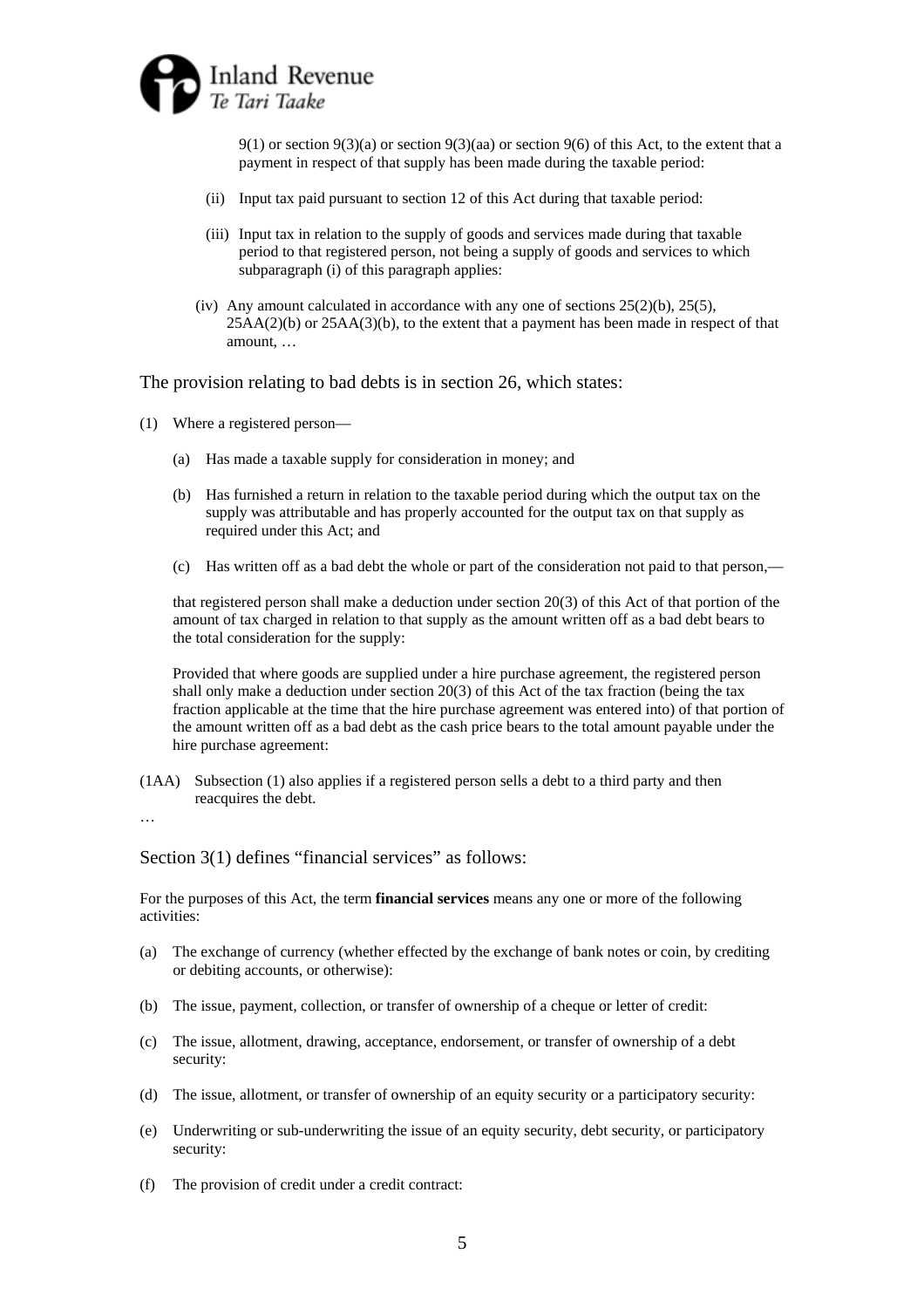

- (g) The renewal or variation of a debt security, equity security, participatory security, or credit contract:
- (h) The provision, taking, variation, or release of a guarantee, indemnity, security, or bond in respect of the performance of obligations under a cheque, credit contract, equity security, debt security, or participatory security, or in respect of the activities specified in paragraphs (b) to (g) of this subsection:
- (i) The provision, or transfer of ownership, of a life insurance contract or the provision of re-insurance in respect of any such contract:
- (j) The provision, or transfer of ownership, of an interest in a superannuation scheme, or the management of a superannuation scheme:
- (k) The provision or assignment of a futures contract through a defined market or at arm's length if—
	- (i) The contract does not provide for the delivery of a commodity; or
	- (ii) The contract provides for the delivery of a commodity and the supply of the commodity is an exempt supply; or
	- (iii) The contract provides for the delivery of money:

(kaa) The provision of a financial option:

- (ka) The payment or collection of any amount of interest, principal, dividend, or other amount whatever in respect of any debt security, equity security, participatory security, credit contract, contract of life insurance, superannuation scheme, or futures contract:
- (l) Agreeing to do, or arranging, any of the activities specified in paragraphs (a) to (ka) of this subsection, other than advising thereon.

#### **Application of the Legislation**

Under section 26, a registered person can make a deduction under section  $20(3)(a)(iii)$ if that person has:

- made a taxable supply for consideration; and
- furnished a return in relation to the taxable period during which the output tax on the supply was attributable and has properly accounted for the output tax on that supply as required under the Act; and
- written off as a bad debt the whole or part of the consideration not paid to that person.

The amount that may be deducted is the same amount of GST charged as the amount written off bears to the total consideration for the supply. If the supply is the supply of goods under a hire purchase agreement, the proviso to section 26 limits the deduction to the portion of the amount written off as the cash price bears to the total amount payable under the hire purchase agreement.

Further, section 26 does not apply to a registered person accounting on a payments basis under section 19 or 19A, unless either section 9(2)(b) (door to door sales) or section 9(3)(b) (hire purchase agreements) applies to the supply.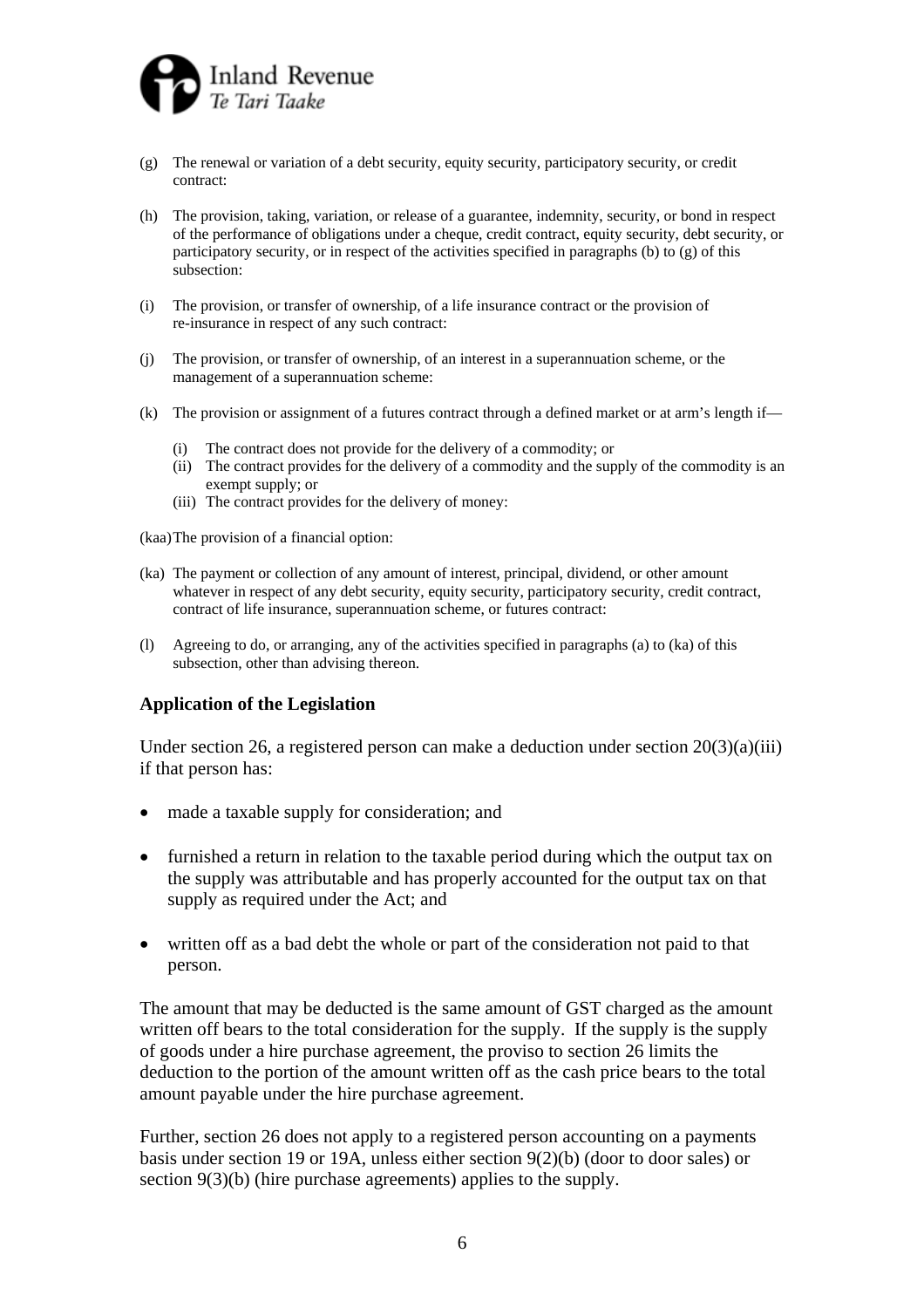

Section 26 only applies when the registered person has already accounted for GST on a supply and subsequently has written off as a bad debt the whole or part of the consideration not paid to that person.

If a registered person factors a debt owing for less than its face value, the issue arises whether the difference between the face value of the debt and the amount received from the Factor can be an amount "written off as a bad debt".

The term "bad debt" is not defined in the Act. Whether the debt is written off as "bad", according to the requirements in section 26(1), depends on the application of the tests outlined in Public Ruling BR Pub 05/01 "Bad debts – writing off debts as bad for GST and income tax purposes" published in *Tax Information Bulletin* Vol 17, No 2 (March 2005).

Public Ruling BR Pub 05/01 confirms that a debt (or part of a debt) is a bad debt where:

- an existing debt is owing to the taxpayer; and
- the debt is adjudged as "bad" when a reasonably prudent commercial person would conclude that there is no reasonable likelihood that the debt will be paid; and
- the bad debt is "written off" in accordance with the accounting and record keeping systems maintained by the taxpayer.

### **The debt must exist**

Cases indicate that before a debt can be written off, a debt must be in existence at the time the debt is written off (*Budget Rent A Car Ltd v CIR* (1995) 17 NZTC 12,263 and *GE Crane Sales Pty Ltd v FC of T* 71 ATC 4268). Accordingly, for section 26 to apply, the registered person must be able to show that at the time of writing off the debt, a debt was then in existence.

In terms of non-recourse debt factoring, at the time the debt is sold, the debt between the registered person and debtor is extinguished and replaced with a separate and distinct debt between the Factor and debtor. In such situations no debt exists at the time the amount is written off, which will be after sale of the debt. Therefore, after the sale of the debt to the Factor, no further debt exists and according to both *Budget Rent A Car Ltd* and *G E Crane Sales Pty Ltd* no amount can be written off as a bad debt.

In terms of recourse debt factoring arrangements when a debt is sold by the Assignor on a recourse basis, the title to the debt passes to the Factor unless the Factor exercises a recourse option or right by which the debt can be transferred back to the Assignor. Therefore, until the recourse is exercised and the debt is transferred back, a bad debt deduction is not available under section 26(1), as after the sale there is no debt owed to the Assignor.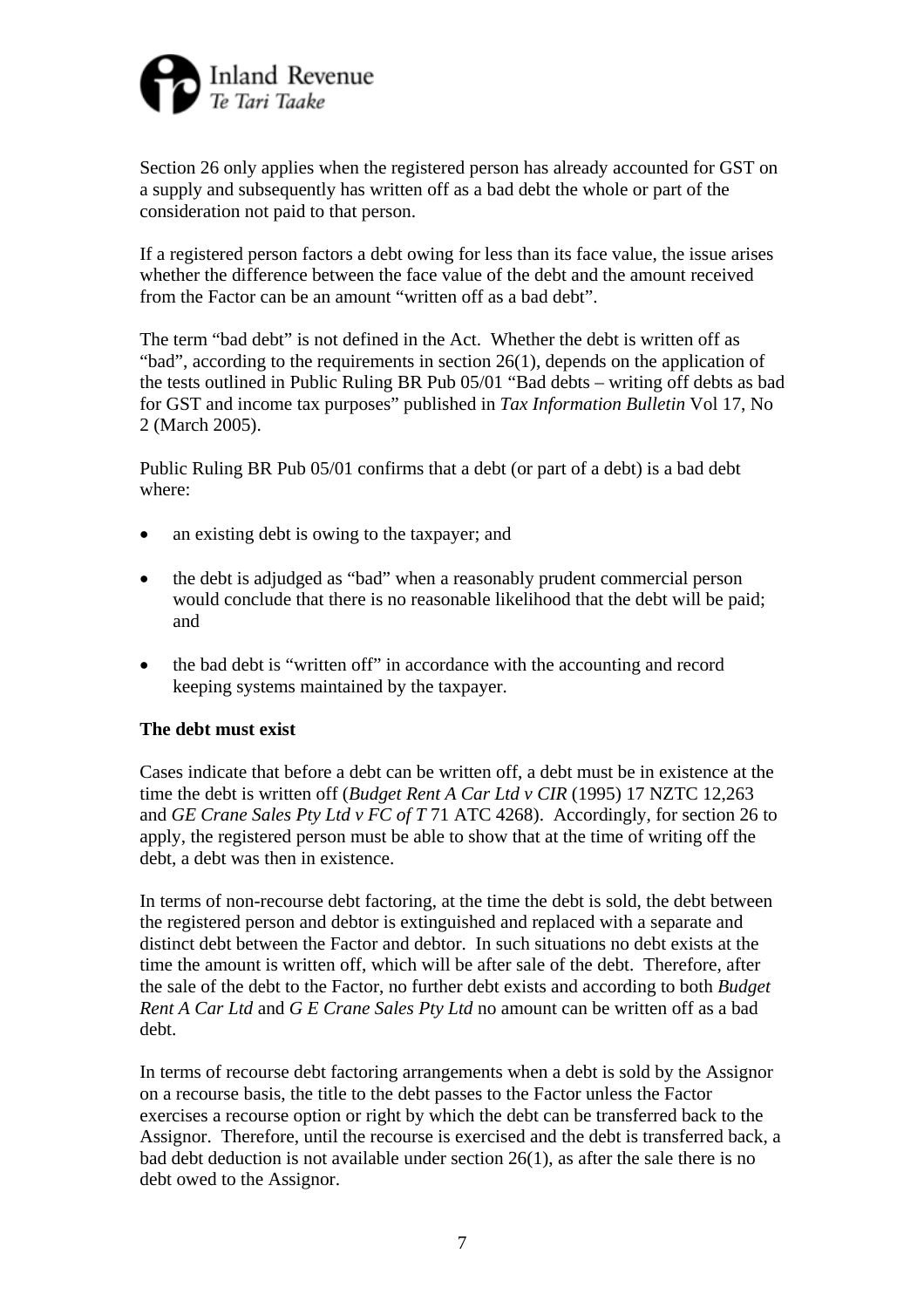

However, if the Factor exercises an option or right to transfer some portion of the debt back to the Assignor after the sale then, once this has occurred, a debt exists that is owed to the Assignor that may be able to be written off by the Assignor. Whether it can be written off depends on the application of the tests for determining whether a debt is bad in BR Pub 05/01.

### **The debt must be "bad"**

When assessing whether a bad debt exists, BR Pub 05/01 indicates that a debt is bad when a reasonably prudent commercial person would have concluded, based on the information available about the debtor's ability to repay the debt, that there is no reasonable likelihood that the debt will be paid. In the absence of such a circumstance, if a registered person chooses to sell a debt for below its face value, no bad debt exists and no deduction is available under section 20(3)(a)(iii).

### **The debt must be "written off"**

BR Pub 05/01 establishes that, to write-off a debt as bad under section 26(1), reasonable steps must be taken to determine whether that particular debt owed by that particular debtor is likely to be paid (*Case P53* (1992) 14 NZTC 4370 and *Budget Rent A Car* v *C of IR* (1995) 17 NZTC 12263).

Writing-off a portion of debt on this basis involves seeking a deduction for the provision for doubtful debts. As noted in BR Pub 05/01, the GST Act does not allow a deduction for the provision for doubtful debts.

### **Writing off the debt before sale to the Factor**

In the past we have received submissions which noted that the issue of whether the discount to the Factor might be written off as a bad debt under section 26(1) would not arise if this amount were written off prior to the sale of the debt to the Factor.

The Commissioner agrees that this is the case. If a portion of a debt is written off before it is sold to the Factor, then whether the debt is written off as bad according to the requirements in section 26(1) depends on the application of the tests outlined in Public Ruling BR Pub 05/01.

In conclusion, the Commissioner believes that the difference between the face value of the debt and the amount received from the Factor cannot be an amount written off as a bad debt under section 26. Rather than being a bad debt, the discount from face value is simply a result of the process of agreeing the consideration for the debts that is acceptable to both the Assignor and the Factor. The reasons for this view are:

• Cases considering the meaning of bad debt focus on whether the creditor can recover the outstanding amounts owing. That is, a bad debt arises when the creditor is unable or unlikely to recover the debt owing. If the creditor could recover the full amount owing but chooses not to (as in a debt factoring situation), any "loss" suffered by the creditor is not due to a bad debt.